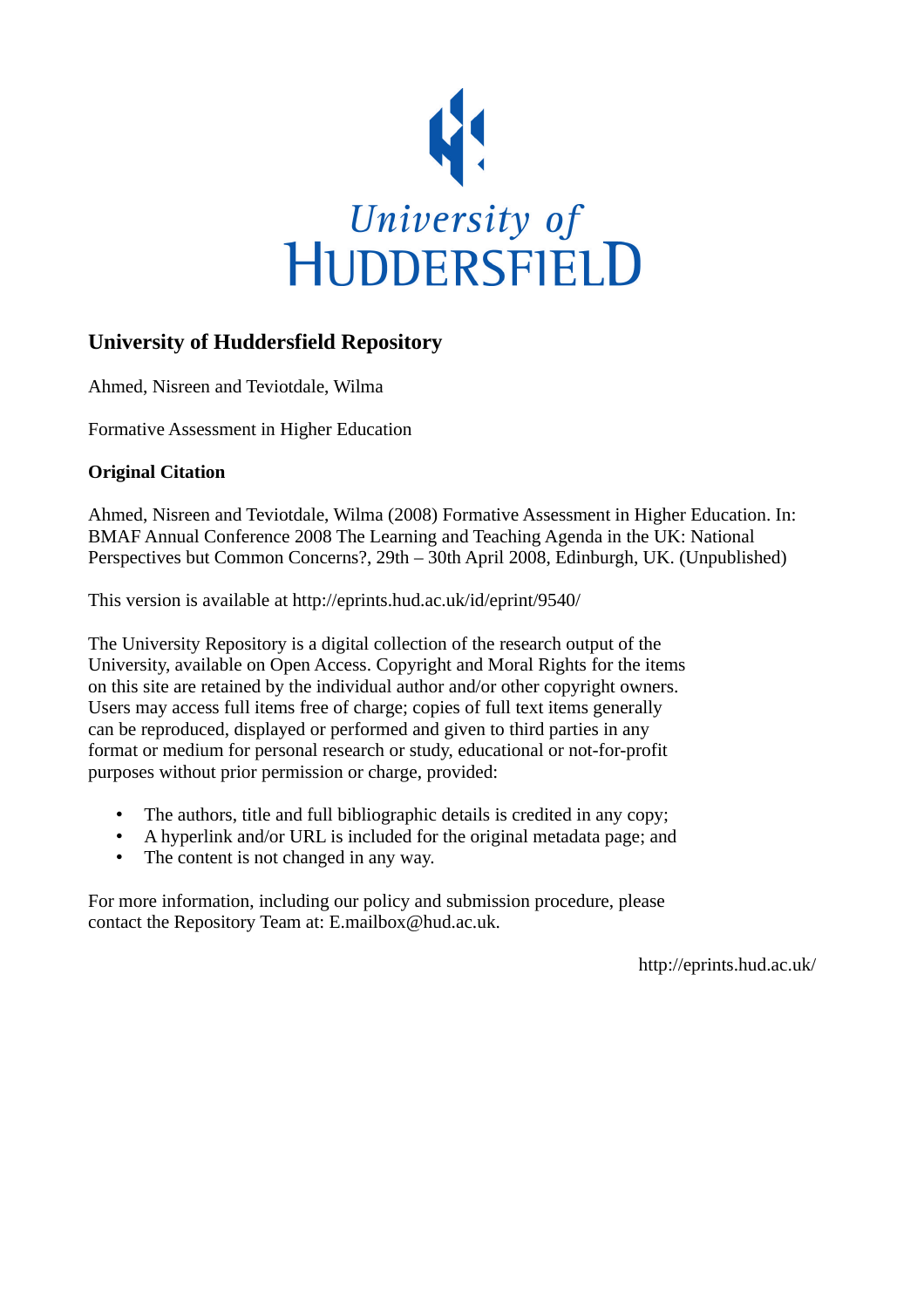# **Formative Assessment in Higher Education Presented to HEA BMAF conference, Edinburgh, April 2008**

**Nisreen Ahmed & Wilma Teviotdale, University of Huddersfield.** 

#### *Abstract.*

*Assessment is a key driver in higher education. As summative assessment is high stakes students tend to focus on this aspect and, with various other constraints, overlook the importance of formative assessment. Research evidence has shown that formative assessment does improve learning. Research has carried out in this area which has taken place at school, colleges and higher education level. This paper outlines an on-going three year TQEF project undertaken at the University of Huddersfield's Business School. The project aims to provide a more co-ordinated, and effective approach to formative assessment, placing this at the centre of quality enhancement in the curriculum, thus prompting learning, enhancing retention, progression and encouraging students to excel in their learning. The project's main focus is on first year undergraduate students. To support the project a survey of current first year undergraduates was undertaken followed by qualitative research to explore in more detail students experiences of formative assessment.* 

#### **Introduction**

Traditionally within the educational sector, assessment is viewed as an essential feature in the teaching and learning process. Assessment is a vital to a number of parties, not only to the educational institution itself but also to stakeholders, professional bodies and most importantly to students. There is little doubt that assessment is a key driver and students place high value on marks or grades they receive. Brown (2001) states "assessment defines what students regard as important. What is then the difference between summative and formative assessment? In simple terms summative assessment, often referred to as '*assessment of learning*', is regarded as high stakes and tends to come at the end of a course of study or programme where judgements are made on the student performances, for certification purposes. Whereas formative assessment is often referred to as '*assessment for learning*', which is low stakes and occurs during the learning process where students have the opportunity to receive feedback on their performance and to help them improve on their learning. York (2003) states that the concept behind "formative assessment is to contribute to student learning through the provision of information about performance". Research highlights that formative assessment does improve learning. Black and William (1998) conducted a meta-analysis on formative assessment research across the schools, colleges and higher education sectors and concluded that 'formative assessment does improve student learning'.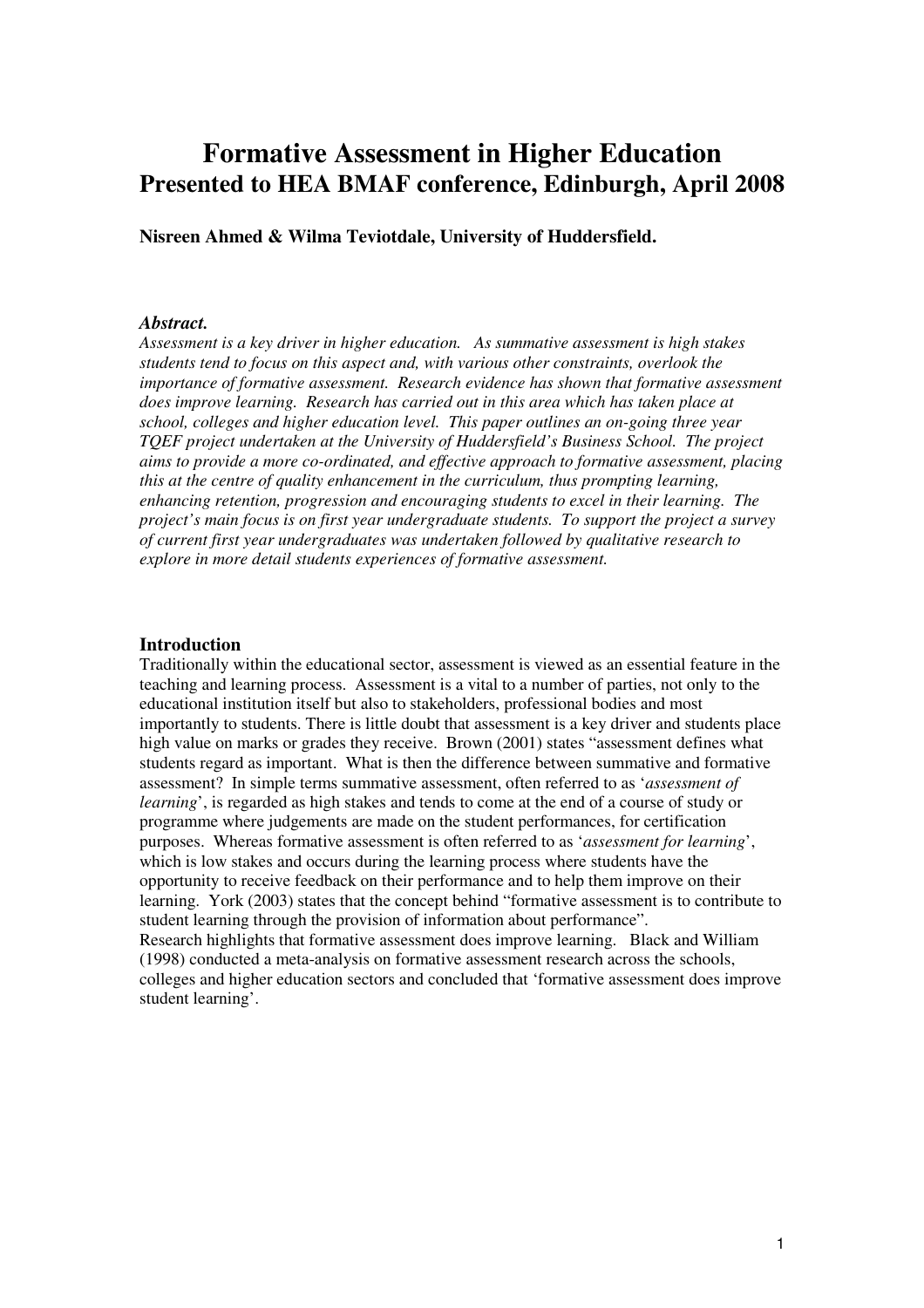# **Features of Formative assessment**

It has been highlighted that there is no common understanding of the term formative assessment, (Wiliam & Black,(1996). However, there are a number of interpretations of the term. Black & Wiliam (1998) describe formative assessment as "encompassing all those activities undertaken by teachers, and/or by their students, which provide information to be used as feedback to modify the teaching and learning activities in which they are engaged". Sadler (1998) explains that "formative assessment refers to assessment that is specially intended to generate feedback on performance to improve and accelerate learning". Cowie and Bell (1999) define formative assessment as "the process used by teachers to recognize, and respond to student learning in order to enhance that learning, during learning".

Taking into consideration these various interpretations what is apparent is that the concept of feedback is imperative to formative assessment. Black and Wiliam (1998) identify feedback as central to formative assessment and define it as "Any information that is provided to the performer of any action about their performance". Ramprasad (1983) defined feedback as "information about the existing 'gap' between actual level and the reference level of performance, stressing that information was only 'feedback' if used to alter the gap". Biggs (1998) argues that the "effectiveness of formative assessment is dependent upon the students accurate perception of the gap, as well as their motivation to address it".

Black and Wiliam (1998) conducted a meta-analysis of over 250 studies and stated that "feedback produced significant benefits in learning and achievement across all content areas, knowledge and skill types and levels of education".

The work of Sadler (1989) is highly influential and has been used by other writers to underpin their research in this area. Sadler identified three conditions necessary for students to benefit from feedback in academic tasks. He argued that students must know:

- 1. "what good performance is (i.e. the student must possess a concept of the goal or standards being aimed for);
- 2. how current performance relates to good performance ( for this, the student must be able to compare current and good performance);
- 3. how to act to close the gap between current and good performance".

Sadler (1989)

It appears that just providing students with feedback on their performance is not enough and that steps have to put in place where the student have the opportunity to actively engage with the feedback. (Rust 2002) states "…just giving feedback to students without requiring them to actively engage with it is likely to have limited effect".

Nicol *et al* (2006) discuss formative assessment and self-regulated learning and propose a model and seven good principles of feedback. The principles are as follows:

- 1. helps clarify what good performance is (goals, criteria, expected standards);
- 2. facilitates the development of self-assessment (reflection) in learning;
- 3. delivers high quality information to students about their learning;
- 4. encourages teacher and peer dialogue around learning;
- 5. encourages positive motivational beliefs and self-esteem;
- 6. provides opportunities to close the gap between current and desired performance;
- 7. provides information to teachers that can be used to help shape teaching.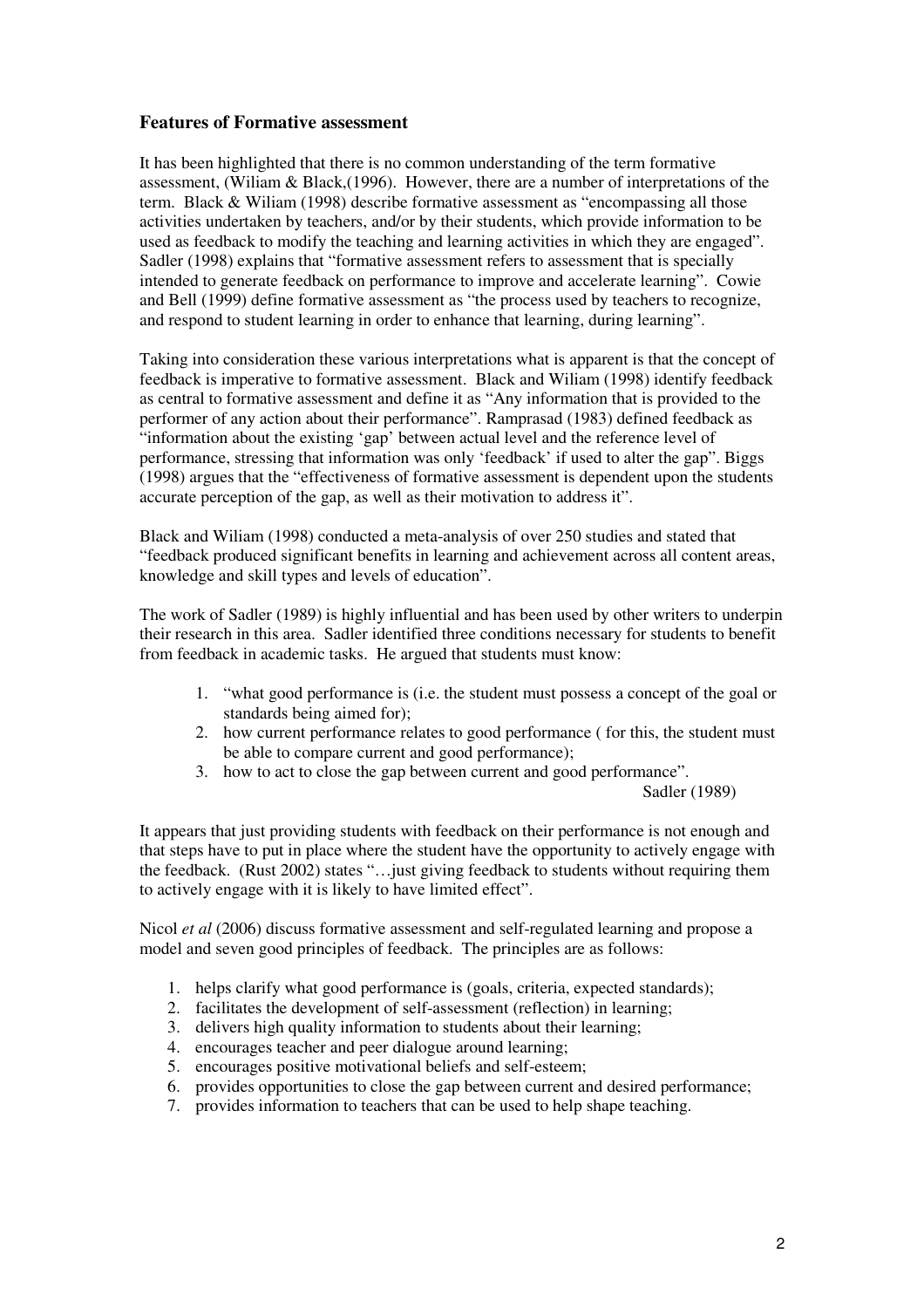McMillan (2007) argues that "the aim of formative assessment is to improve student motivation and learning. For this aim to be achievable, teachers must construct a cycle of a continuing process of learning that involves their evaluations of student work and behaviour, feedback to students, and instructional correctives". (See figure1)





It has been expressed that the same assessment can be used for both formative and summative purposes therefore "an assessment is formative to the extent that information from the assessment is fed back within the system and actually used to improve the performance, of the system in some way (i.e., that the assessment forms the direction of the improvement)" (McMillan, 2007). Other researchers have commented that the difference between formative and summative assessment is the purpose and effect, not timing (Sadler 1989). When considering the terms formative and summative assessment Wiliam & Black (1996) state that "from the earliest use of these terms, it was stressed that the terms applied not to the assessment themselves, but to the function they served".

Formative assessment 'purists' argue that the purpose of formative assessment is to provide students with opportunities to complete activities during the learning process to help them improve their learning without providing marks/grades. However, some argue the point how are students able to make judgements as to what is a good or a poor piece of work without any actual guidance on what that piece of work is worth (Race 2007).

Taras (2001) illustrates in her study how student self-assessment which uses tutor feedback in summative, graded student work can keep a strong formative element.

It would seem that tutors cannot assume that students will understand what to do with the feedback that is given to them therefore it is important that tutors should help students engage with feedback. Students need to understand what tutors want from them therefore students need to understand assessment criteria. Another point to take in to account is that students should have the ability to self assess their learning: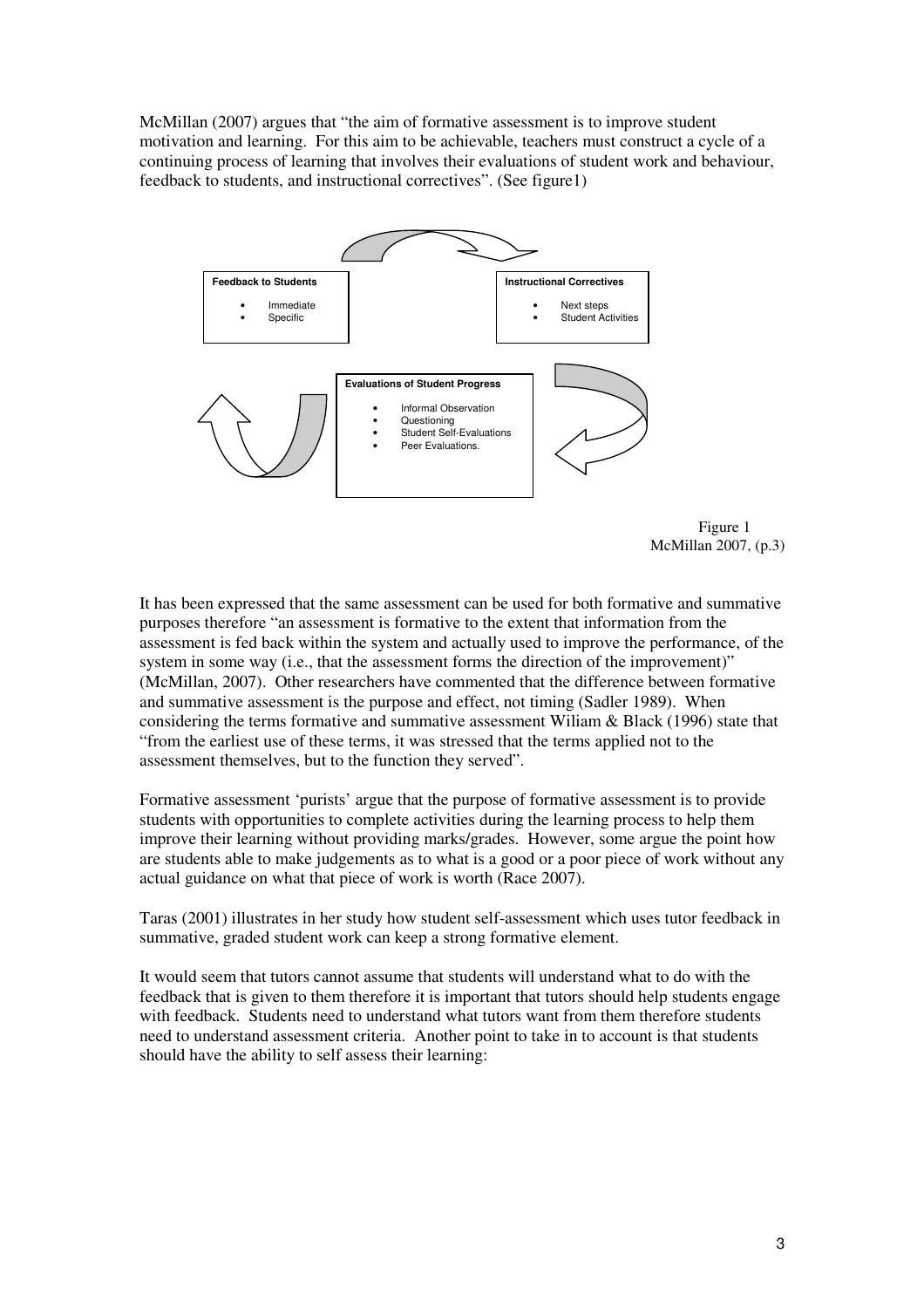"The indispensable conditions for improvement are that the student comes to hold a concept of quality roughly similar to that held by the teacher, is able to monitor continuously the quality of what is being produced during the act of production itself, and has a repertoire of alternative moves or strategies from which to draw at any given point. In other words, students have to be able to judge the quality of what they are producing and be able to regulate what they are doing during the doing of it". (Sadler 1989).

Irons (2008) emphasises that formative feedback can take various forms and the most appropriate form taken depends on the circumstances of what is being taught. Irons (2008) illustrates typical feedback approaches such as "annotated scripts (coursework & examinations), feedback sheets, marking grids, model answers, statement banks, demonstrations, peer feedback, tutorials and various e-assessment mechanisms".

Curriculum development is a crucial aspect when thinking about formative assessment. Staff workload and other problematic considerations such as timeliness need to be taken into consideration and balanced with strategies which will produce feedback for the students and get the students involved in being able to be independent learners and making judgements about their learning for example the use of peer, self-assessment and the use of ICT.

The work of Ramprasad, Sadler and Black & Wiliam is well quoted and influential. They emphasise the importance of feedback and getting students actively involved with feedback. Students need to be aware that feedback comes in various forms and that feedback does not automatically mean tutor written feedback. It is reasonable to believe that students will compare themselves with each other. By introducing peer assessment this would legitimise what students do informally. Peer assessment would mean students giving feedback to each other and in order form them to make judgements; students will have to have an understanding of assessment criteria. Another way students can make judgments about their own learning and have an understanding of assessment criteria is through self-assessment. By using peer and self assessment the onus of assessment is on the students. Boud et al (1999) state that such peer processes can help students develop their judgment skills which in turn students can use to produce and regulate their own work.

"Nothing affects students more than assessment, yet they often claim that they are in the dark as to what goes on in the minds of their assessors and examiners. Involving students in peer-and self-assessment can let them in to the assessment culture they must survive". (Race, (2007)

 Another useful and powerful tool that has been advocated in helping students to clarify goals and standards is by way of using 'exemplars'. Orsmond et al, (2002) state that "the use of exemplars can help students demonstrate greater understanding of both marking criteria and subject standards; the use can help students learning so that higher quality outcomes are produced and the use of exemplars forms a focus for meaningful formative feedback".

The work of Sadler, Boud, Ramprasad and others highlights the significance of students being able to understand where they are in their learning and to be able to make judgements about their work similar to that of teachers. Research has shown that the methods of peer and selfassessment can help students to understand the skills that are required to be able to make such judgements about their work.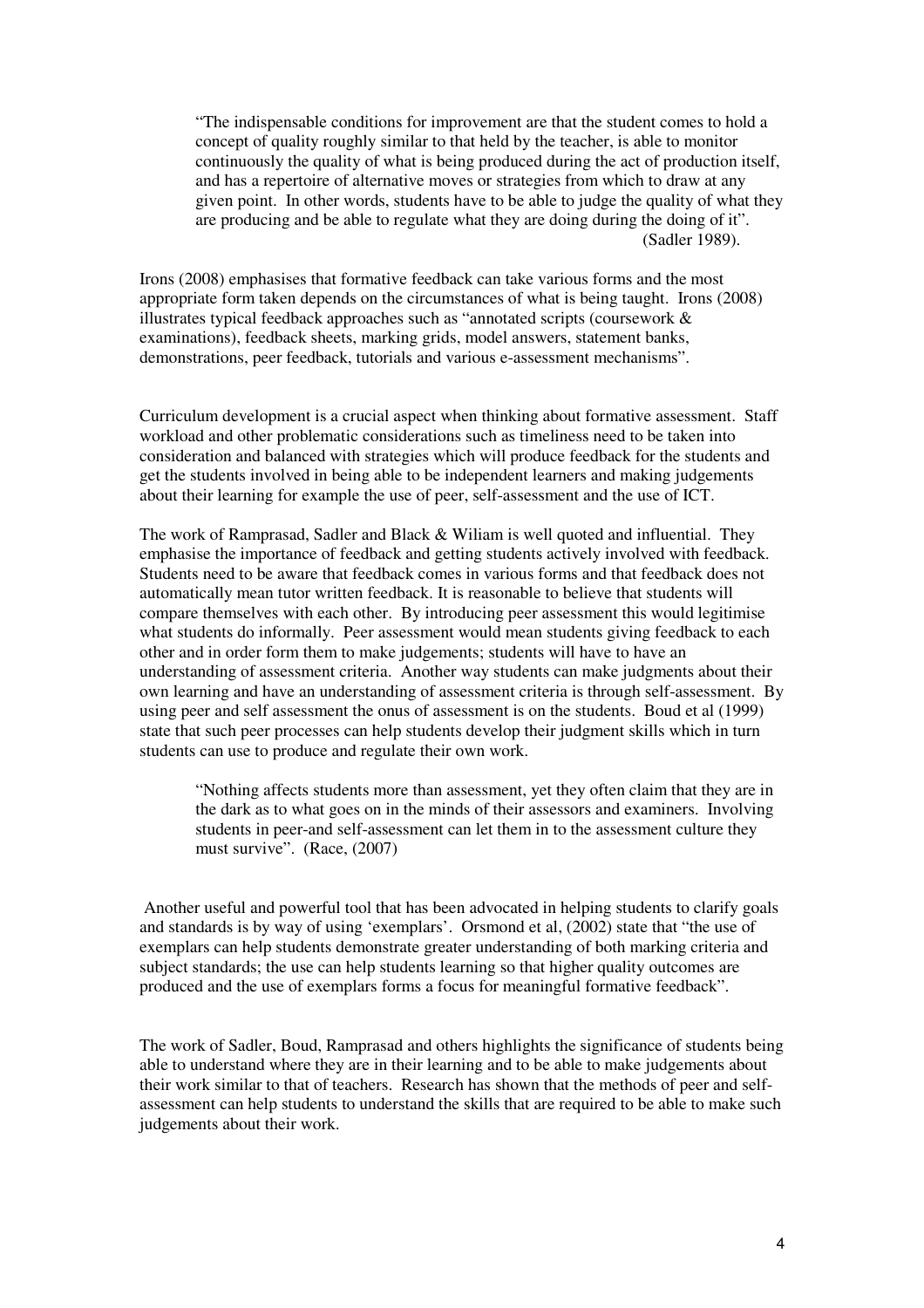The methods of self and peer assessment are not easy to master. However, by embedding these methods as part of the teaching and learning process, and hence part of the student's higher education experience, would help them in becoming independent learners and reflective practitioners. Further, they would be able to apply such skills in the world of employment.

Extensive research has taken place in the area of peer and self-assessment which shows its benefits. (e.g. Boud, (1991); Boud,(1995); Dochy et al., (1999); Orsmond *et al*  (1997)*;*Orsmond *et al* (2000); Orsmond *et al* (2004). Dochy *et* al (1999) state from their study that:

 "Overall, it can be concluded that research reports positive findings concerning the use of self-assessment in educational practice. Students who engage in self assessment tend to score most highly on tests. Self-assessment, used in most cases to promote the learning of skills and abilities, leads to more reflection on one's own work, a higher standard of outcomes, responsibility for one's own learning and increasing understanding of problem-solving. The accuracy of the self-assessment improves over time. This accuracy is enhanced when teachers give feedback on students self assessment".

New technologies are developing all the time and education has been affected by these. HEFCE encourage the use of e-learning (ICT) to make higher education accessible and flexible. HEFCE (2005), in their 10 year e-learning strategy assert that "we aim to support the HE sector as it moves towards embedding e-learning appropriately, using technology to transform higher education into a more student-focused and flexible system, as part of lifelong learning for all who can benefit". ICT can be used as a tool for promoting learning, as for example using MCQs and computer-assisted assessment help with the changing higher education environment such as growing student number, reduced resources, and time constraints on staff. Various authors of research studies are affirming the use of ICT for assessment purposes (Bull & McKenna, (2004); Nicol, (2007); Nicol & Milligan, (2006)).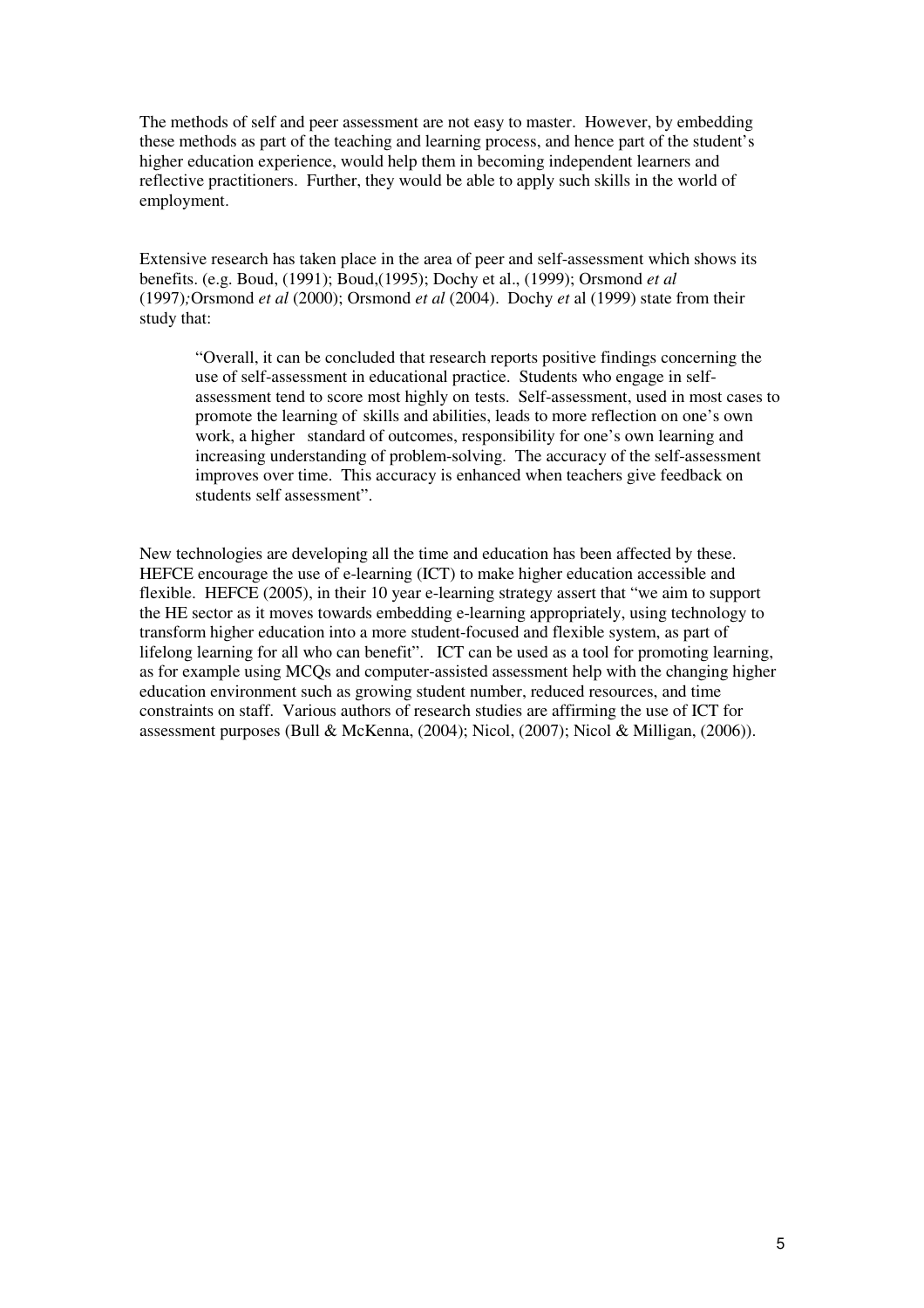# **Methodology**

This TQEF sponsored project is work-in-progress, having started in December 2006 with an end date of July 2009.

The data collection for the purposes of this project uses a combination of quantitative and qualitative methods. Questionnaires are used and followed up by semi-structured interviews to obtain a better understanding of how the formative assessments have worked.

As previously mentioned recent research in the area of formative assessment suggests that it is not the assessment method (activity) that makes it formative but the function and purpose it serves. Some of the key factors relating to formative assessment are that students are provided with the opportunity to complete activities, make mistakes and receive feedback to help improve their learning. It will also help students to be able to make judgments about their learning which in turn should help with their motivation and confidence.

The aim of the project is to have more co-ordinated and effective approaches to formative assessment. An initial pilot study was undertaken to obtain information as to what formative assessment was already happening within the Business School and to ascertain the attitudes and understanding of both staff and students (2006/07 cohort) to formative assessment in order to frame further research. This process was conducted using structured interviews with staff and holding semi-structured group interviews with students. The following are examples of some of the findings from this process:

- Staff are supportive of formative assessment and there are a variety of practices in use. However, the lack of student engagement and use of effective formative assessment emphasizes staff concerns about additional workload.
- There was little use of ICT to support formative assessment. Assessment tools on Blackboard were rarely used.
- Most staff had not considered the use of formative assessment as a means of reflecting on how to improve the modules' teaching & learning approaches.
- Students did not understand what formative assessment was and that it is 'assessment *for* learning' as opposed to 'assessment *of* learning'. They were reluctant to engage in work which did not contribute to the module mark/grade.
- Students were more likely to engage if issues of *timing* of formative assessment were taken into account by staff.

Towards the end of the academic year 2006/07 six first year undergraduate modules were to be chosen to try out various assessment methods for formative assessment purposes. The following criteria was used when choosing the six undergraduate modules, *'identification of six modules with diverse student cohorts where pass rates have been singled out by relevant departments for improvement (benchmark- module performance below average for year of student cohort in 2006/7)'* (TQEF project proposal 2006)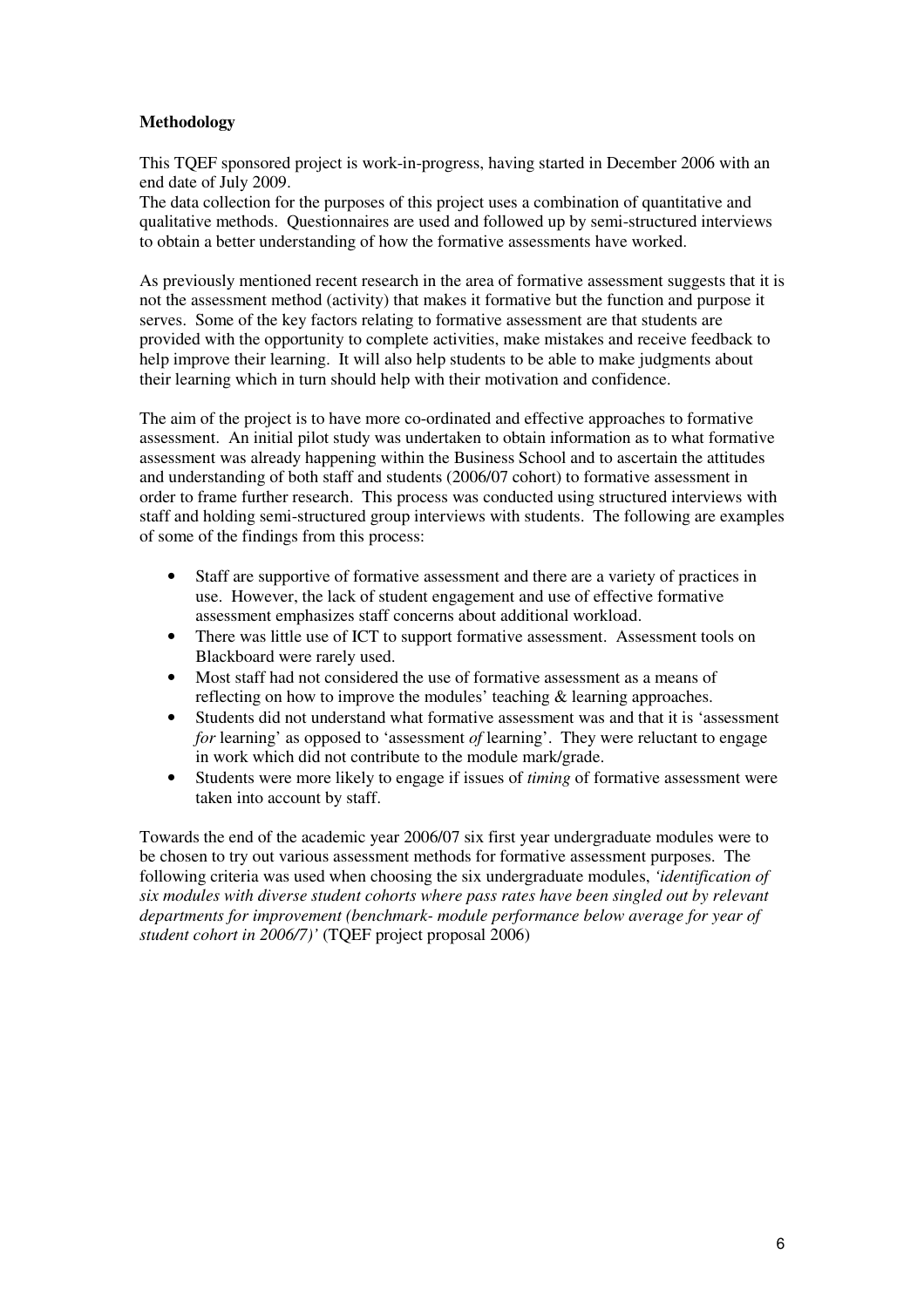Discussions were held with the module leaders to consider the concepts highlighted by recent research within the field of formative assessment and further for the six module leaders to decide which of these activities were to be used for formative assessment purposes during the academic year 2007/08. The module leader made the final decision as to which activity to use and when during the 24 week teaching period the formative assessment would take place. The sample size constitutes of the following number of students. Management and Cost Accounting, 77, Introduction to Business, 85, Management Skills & Personal Development, 181, Introduction to Sports Promotion & Marketing, 23, EU Law, 121 and Legal Environment of Business and Employment, 77.

The table below illustrates the modules chosen, from which Business School department, and the formative assessment (s) to be tried out. The students taking the Accountancy module are also taking the Legal Environment of Business and Employment module.

| Department              | Module                                                 | Formative Assessment (to be tested).                                                                                                                                                                                                                                                                                                                                                                                                                                                                     |
|-------------------------|--------------------------------------------------------|----------------------------------------------------------------------------------------------------------------------------------------------------------------------------------------------------------------------------------------------------------------------------------------------------------------------------------------------------------------------------------------------------------------------------------------------------------------------------------------------------------|
| Law                     | <b>EU</b> Law                                          | MCQs on Blackboard.<br>Self assessment- using a checklist<br>grid. Showing students part of the<br>assessment criteria their<br>courseworks will be marked against<br>(relating to the EU coursework).<br>Use of exemplars (in relation to self<br>٠<br>assessment checklist grid). A<br>sample of a previous coursework<br>will be provided as an exemplar to<br>illustrate to students what is<br>poor/good/excellent work to help<br>them to make judgements about<br>their own work and self assess. |
| Law                     | Legal Environment of<br><b>Business and Employment</b> | Group attempt at a mock<br>$\bullet$<br>coursework                                                                                                                                                                                                                                                                                                                                                                                                                                                       |
| Accountancy             | Management and Cost<br>Accounting                      | Essay writing exercise<br>MCQs on Blackboard.                                                                                                                                                                                                                                                                                                                                                                                                                                                            |
| <b>Business Studies</b> | <b>Introduction to Business</b>                        | "What is business?" group activity<br>$\bullet$<br>MCQs on Blackboard.<br>Peer (& Tutor) assessment of<br>presentations                                                                                                                                                                                                                                                                                                                                                                                  |
| Management              | Management Skills &<br>Personal Development.           | Short report-tutor feedback<br>Presentation-peer assessed<br>Portfolios-tutor feedback<br>Mini report-tutor feedback<br>٠                                                                                                                                                                                                                                                                                                                                                                                |
| Marketing               | Introduction to Sports<br>Promotion & Marketing.       | Presentation (peer and tutor<br>$\bullet$<br>feedback)<br>Mock Exam<br>Blackboard quiz                                                                                                                                                                                                                                                                                                                                                                                                                   |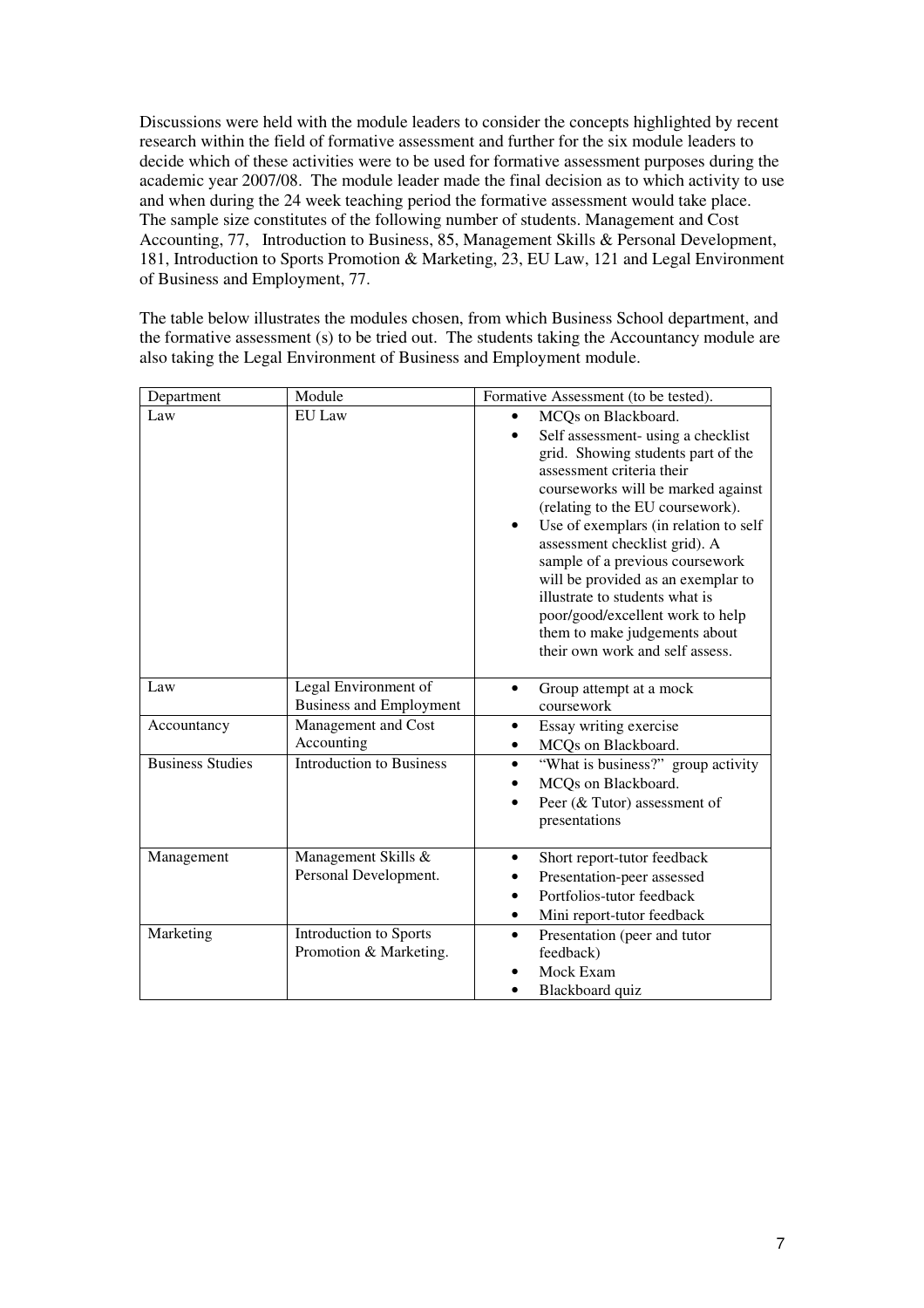At the start of the academic year in September 2007 a short talk was given to the students on each of the six modules about the TQEF formative assessment project which included what formative assessment was and how it can help students to improve their learning.

As feedback is a key feature of formative assessment, to ascertain students views at the start of the academic year students they were given a short questionnaire on aspects of feedback and what they felt was most important to them.

# *Results from Student Questionnaires (how students rate various types of feedback). (Please see Appendix 1 for the questions asked on feedback).*

The key below shows the number of students on each module and the number of students who completed the questionnaire relating to aspects of feedback.

# *KEY.*

- **A. Management & Cost Accounting**. The number of students on the module 77; 67 completed the questionnaire
- **B. Introduction to Business**. The number of students on the module 85; 41 completed the questionnaire.
- **C. Management Skills & Personal Development.** The number of students on the module 181; 90 completed the questionnaire.
- **D. Introduction to Sports Promotion & Marketing Module**. The number of students on the module 23; 9 completed the questionnaire.
- **E. EU Law**. The number of students on the module 121; 34 completed the questionnaire.
- **F. Legal Environment of Business & Employment**  As these students were the same students taking the Accountancy module, they were not asked to complete the same questionnaire again.

### **1. Aspects of feedback**

The following tables show which aspects of feedback the students on the different modules focused on. The percentage highlighted in blue shows the aspect which students regard the most important. The figures in the tables below show that across all modules students predominately focus on both positive and negative aspects of feedback.

| A               |      |                 |      |
|-----------------|------|-----------------|------|
| <b>Response</b> | $\%$ | <b>Response</b> | $\%$ |
| Positive        | 4.5  | Positive        | 73   |
| Negative        | 22.4 | Negative        | 14.6 |
| <b>Both</b>     | '3.1 | <b>B</b> oth    | 75.6 |
| No response     |      | No response     | 2.4  |
| by respondent   |      | by              |      |
|                 |      | respondent      |      |

| . .             |      |
|-----------------|------|
| <b>Response</b> | %    |
| Positive        | 7.3  |
| Negative        | 14.6 |
| <b>Both</b>     | 75.6 |
| No response     | 2.4  |
| by              |      |
| respondent      |      |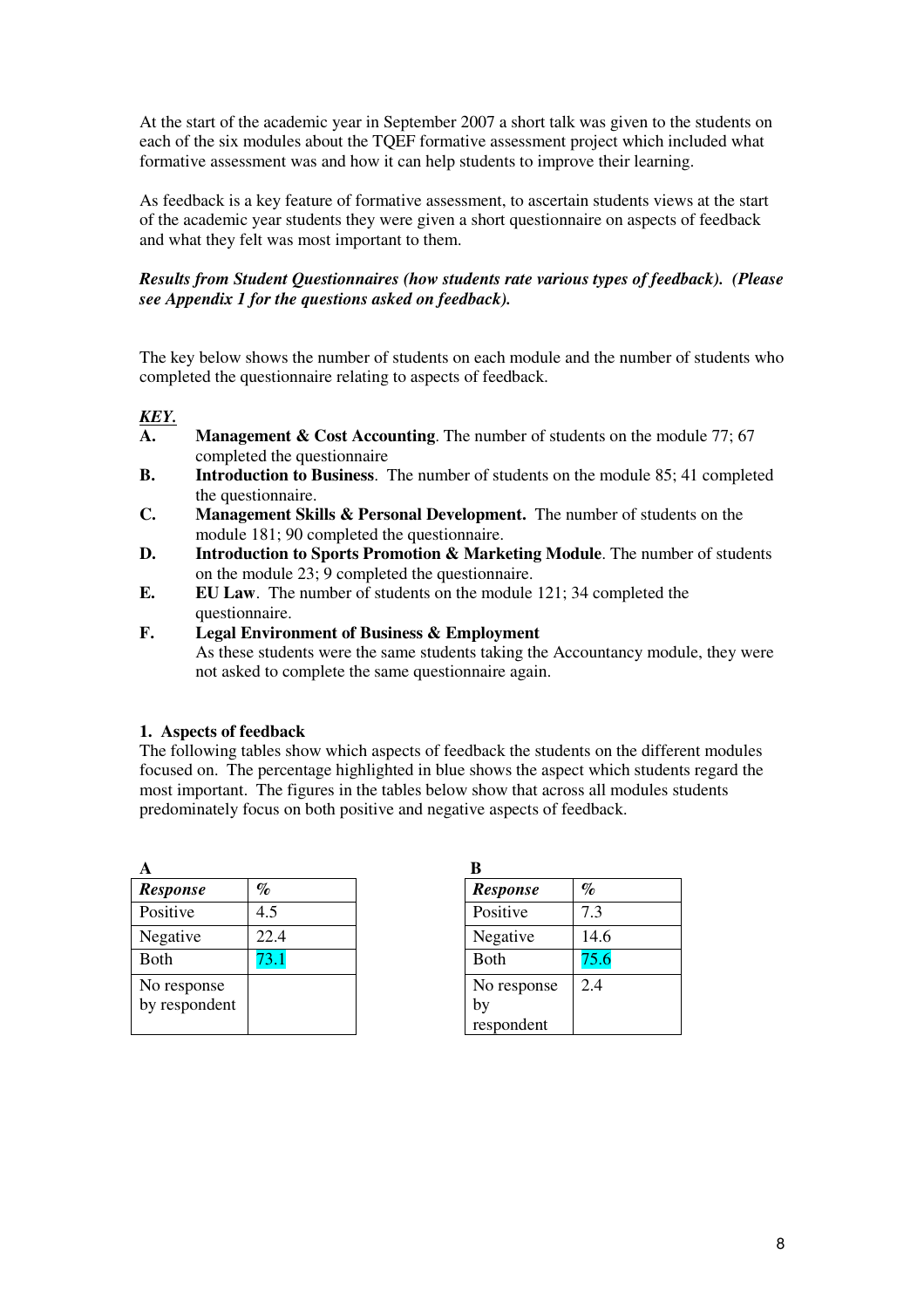| <b>Response</b>              | %    | <b>Response</b>   | $\%$ |
|------------------------------|------|-------------------|------|
| Positive                     | 7.8  | Positive          |      |
| Negative                     | 14.4 | Negative          |      |
| Both                         | 6.7  | <b>Both</b>       | 100  |
| No response<br>by respondent |      | No response<br>by |      |
|                              |      | respondent        |      |

**E** 

*Response %*  Positive 0 Negative 14.7 Both 85.3

No response

| <b>Response</b> | %   |
|-----------------|-----|
| Positive        | 0   |
| Negative        | 0   |
| <b>B</b> oth    | 100 |
| No response     | 0   |
| by              |     |
| respondent      |     |

# by respondent

# **2. Discussing feedback with tutors.**

 $\overline{0}$ 

The following tables show the number of students who have met their tutor to discuss feedback. The highlighted blue sections below show that across all modules, students tend not to meet their tutors to discuss feedback

| A.              |      |                 |      |
|-----------------|------|-----------------|------|
| <b>Response</b> | %    | <b>Response</b> | %    |
| Yes             | 26.9 | Yes             | 4.9  |
| No              | 5.1  | No              | 90.2 |
| No response     |      | No response     | 4.9  |
| by respondent   |      | by respondent   |      |

| D.              |      |
|-----------------|------|
| <b>Response</b> | $\%$ |
| Yes             | 4.9  |
| N <sub>0</sub>  | 90.2 |
| No response     | 4.9  |
| by respondent   |      |

| <b>Response</b> | $\%$ | <b>Response</b> | $\%$ |
|-----------------|------|-----------------|------|
| Yes             | 17.7 | Yes             | 22.2 |
| No              | 7.8  | N <sub>0</sub>  |      |
| No response     | 4.4  | No response     |      |
| by respondent   |      | by respondent   |      |

|  | ı |  |
|--|---|--|
|  |   |  |
|  |   |  |
|  |   |  |
|  |   |  |

.

| E               |      |
|-----------------|------|
| <b>Response</b> | $\%$ |
| Yes             | 47.1 |
| N <sub>0</sub>  | 52.9 |
| No response     | 0    |
| by respondent   |      |

| <b>Response</b> | $\%$ |
|-----------------|------|
| Yes             | 22.2 |
| N <sub>0</sub>  | 77.8 |
| No response     | 0    |
| by respondent   |      |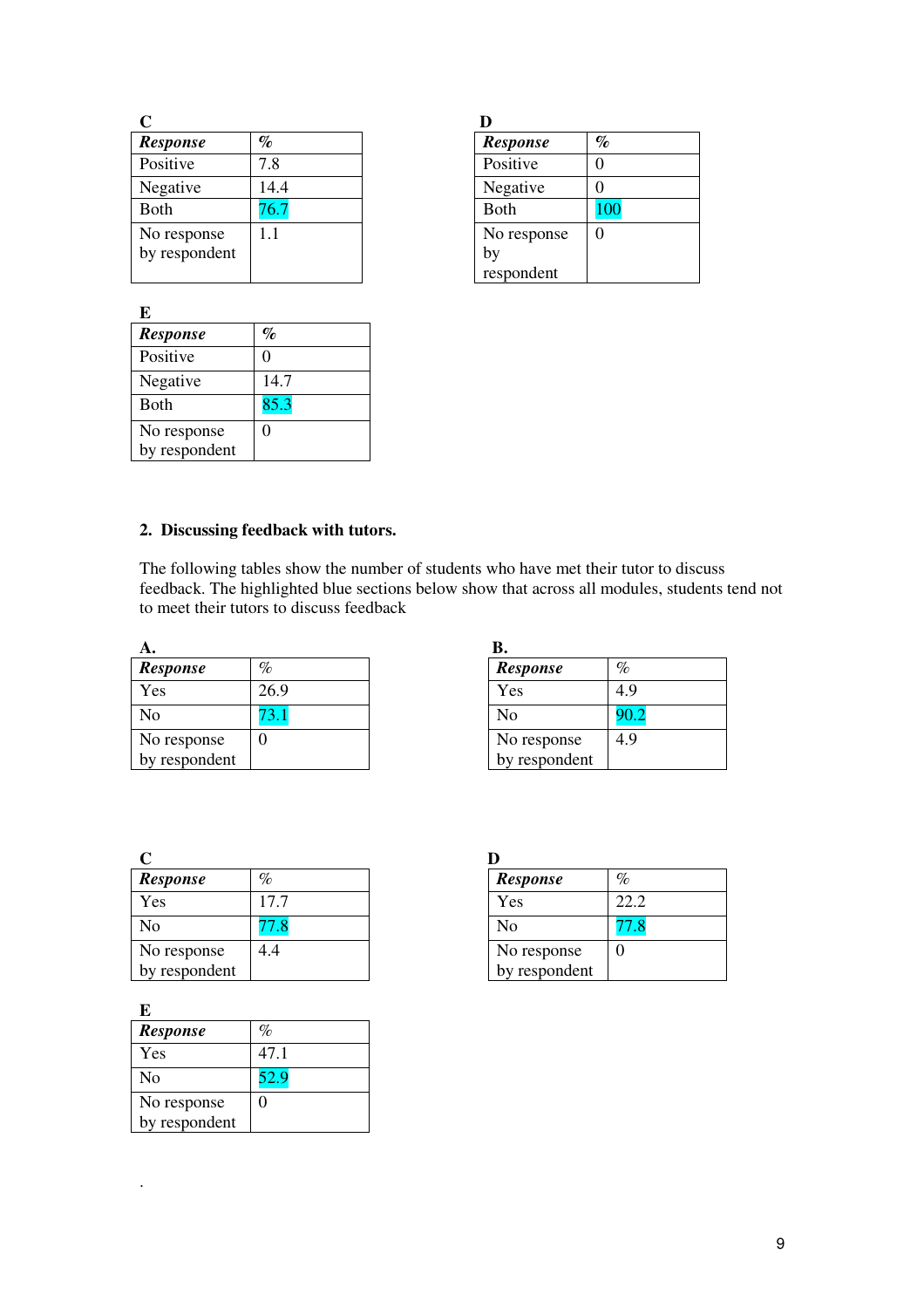# **3. Using feedback for future work**

The following tables show the number of students who use feedback for future work. The results show that students tend to 'mostly' use feedback they receive for future work.

| А               |      | B               |      |
|-----------------|------|-----------------|------|
| <b>Response</b> | %    | <b>Response</b> | $\%$ |
| Always          | 26.9 | Always          | 9.8  |
| Mostly          | 40.3 | Mostly          | 29.3 |
| Sometimes       | 19.4 | Sometimes       | 29.3 |
| I try           | 10.4 | I try           | 24.4 |
| Never           | 1.5  | Never           | 2.4  |
| No response     | 1.5  | No response     | 4.9  |
| by respondent   |      | by respondent   |      |

| C               |      |                 |      |
|-----------------|------|-----------------|------|
| <b>Response</b> | $\%$ | <b>Response</b> | $\%$ |
| Always          | 20.0 | Always          | 33.3 |
| Mostly          | 33.3 | Mostly          | 33.3 |
| Sometimes       | 22.2 | Sometimes       | 11.1 |
| I try           | 24.4 | I try           | 22.2 |
| Never           |      | Never           |      |
| No response     |      | No response     |      |
| by respondent   |      | by respondent   |      |

| <b>Response</b> | $\%$ |
|-----------------|------|
| Always          | 29.4 |
| Mostly          | 52.9 |
| Sometimes       | 2.9  |
| I try           | 14.7 |
| Never           | 0    |
| No response     | 0    |
| by respondent   |      |

| B               |      |
|-----------------|------|
| <b>Response</b> | %    |
| Always          | 9.8  |
| Mostly          | 29.3 |
| Sometimes       | 29.3 |
| I try           | 24.4 |
| Never           | 2.4  |
| No response     | 4.9  |
| by respondent   |      |

| <b>Response</b> | %        |
|-----------------|----------|
| Always          | 33.3     |
| Mostly          | 33.3     |
| Sometimes       | 11.1     |
| I try           | 22.2     |
| Never           |          |
| No response     | $\Omega$ |
| by respondent   |          |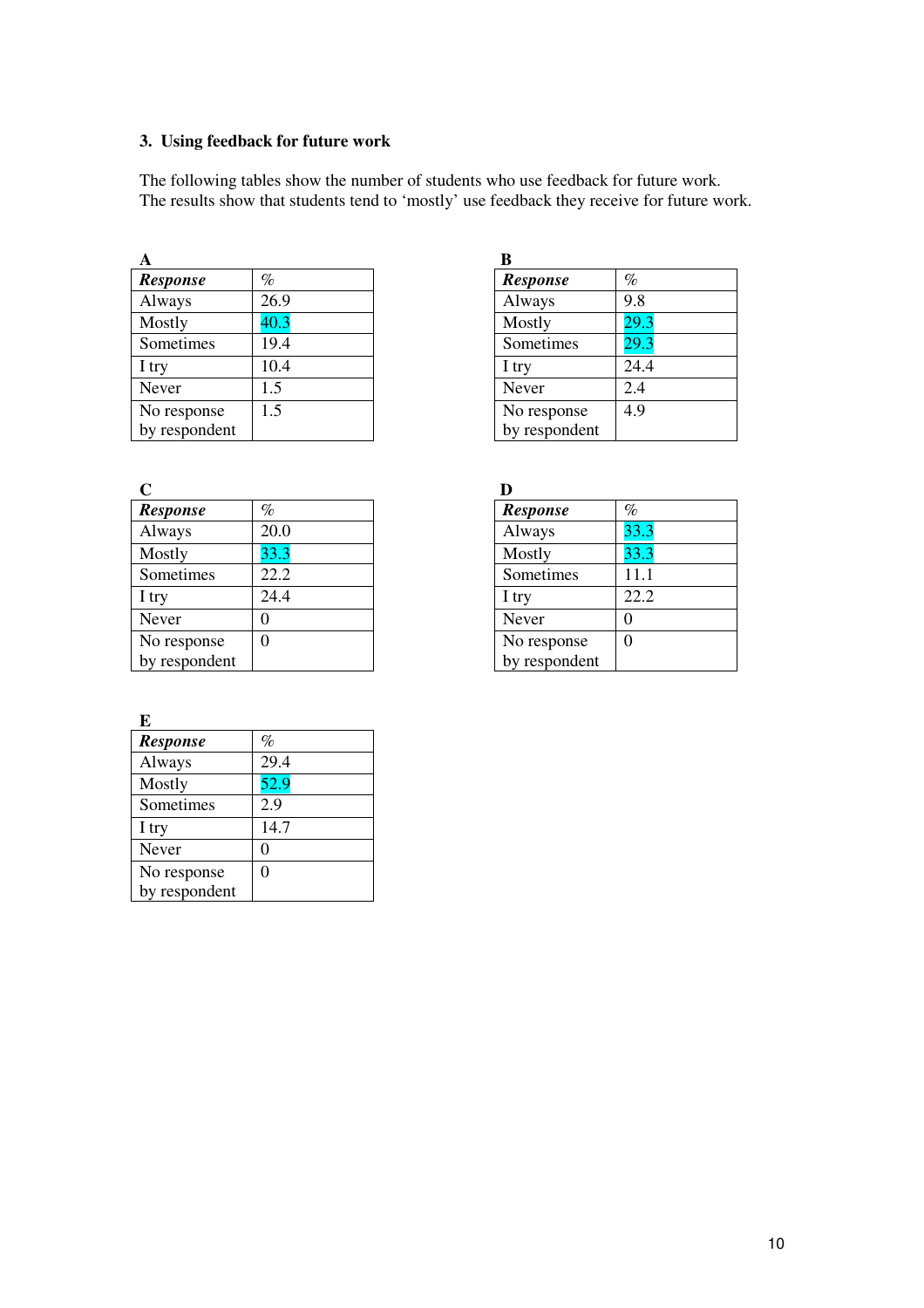# **4. How would you rate the following types of feedback?**

The tables below show that regardless of the subject being studied all students tend to think along the same lines as to which aspects of feedback they think is important to them. Across the modules the aspect that students seem to rate highly is 'how to correct their mistakes' and 'ways they could improve'. However, compared to the other modules the students on the Introduction to Sports Promotion & Marketing Module seem to predominantly rate all of the different aspect of feedback high, however the number of students on this module are far smaller than any other module.

| A.         |                  |            |         |           |           |                  |
|------------|------------------|------------|---------|-----------|-----------|------------------|
| Question 4 | Not at all       | <b>Not</b> | Neutral | Important | Very      | N <sub>o</sub>   |
|            | Important        | Important  | $\%$    | $\%$      | Important | response         |
|            | $\%$             | $\%$       |         |           | $\%$      | by               |
|            |                  |            |         |           |           | respondent       |
|            |                  |            |         |           |           | $\%$             |
| $\cdot$ 1  | $\Omega$         | 7.5        | 22.4    | 20.9      | 49.3      | $\theta$         |
| $\cdot$ .2 | 1.5              | $\Omega$   | 7.5     | 22.4      | 65.7      | 3.0              |
| .3         | 1.5              | $\theta$   | 6.0     | 19.4      | 73.1      | $\Omega$         |
| $\cdot$    | $\boldsymbol{0}$ | $\theta$   | 20.9    | 47.8      | 31.3      | $\theta$         |
| .5         | 1.5              | 1.5        | 23.9    | 40.3      | 32.8      | $\overline{0}$   |
| .6         | 1.5              | 4.5        | 9.0     | 23.9      | 61.2      | $\overline{0}$   |
| .7         | 1.5              | $\Omega$   | 25.4    | 44.8      | 28.4      | $\theta$         |
| $\cdot$ 8  | 1.5              | 3.0        | 6.0     | 13.4      | 76.1      | $\boldsymbol{0}$ |
| .9         | 1.5              | 6.0        | 22.4    | 41.8      | 28.4      | $\overline{0}$   |
| .10        | 3.0              | 7.5        | 17.9    | 49.3      | 22.4      | $\boldsymbol{0}$ |

| В.                |                  |            |         |           |           |                |
|-------------------|------------------|------------|---------|-----------|-----------|----------------|
| Question 4        | Not at all       | <b>Not</b> | Neutral | Important | Very      | N <sub>o</sub> |
|                   | Important        | Important  | $\%$    | $\%$      | Important | response       |
|                   | $\%$             | $\%$       |         |           | $\%$      | by             |
|                   |                  |            |         |           |           | respondent     |
|                   |                  |            |         |           |           | $\%$           |
| $\cdot$ 1         | $\theta$         | 2.4        | 19.5    | 43.9      | 31.7      | 2.4            |
| $\cdot$ .2        | $\boldsymbol{0}$ | $\Omega$   | 9.8     | 22.0      | 65.9      | 2.4            |
| $\cdot$ 3         | $\theta$         | 2.4        | 7.3     | 29.3      | 58.5      | 2.4            |
| $\cdot$ 4         | $\theta$         | $\theta$   | 19.5    | 43.9      | 34.1      | 2.4            |
| .5                | $\boldsymbol{0}$ | 2.4        | 26.8    | 39.0      | 29.3      | 2.4            |
| .6                | 4.9              | $\theta$   | 22.0    | 29.3      | 39.0      | 4.9            |
| .7                | $\Omega$         | 2.4        | 26.8    | 46.3      | 22.0      | 2.4            |
| $\boldsymbol{.8}$ | $\theta$         | $\theta$   | 12.2    | 19.5      | 65.9      | 2.4            |
| .9                | 2.4              | 9.8        | 31.7    | 31.7      | 22.0      | 2.4            |
| .10               | 2.4              | 9.8        | 34.1    | 26.8      | 24.4      | 2.4            |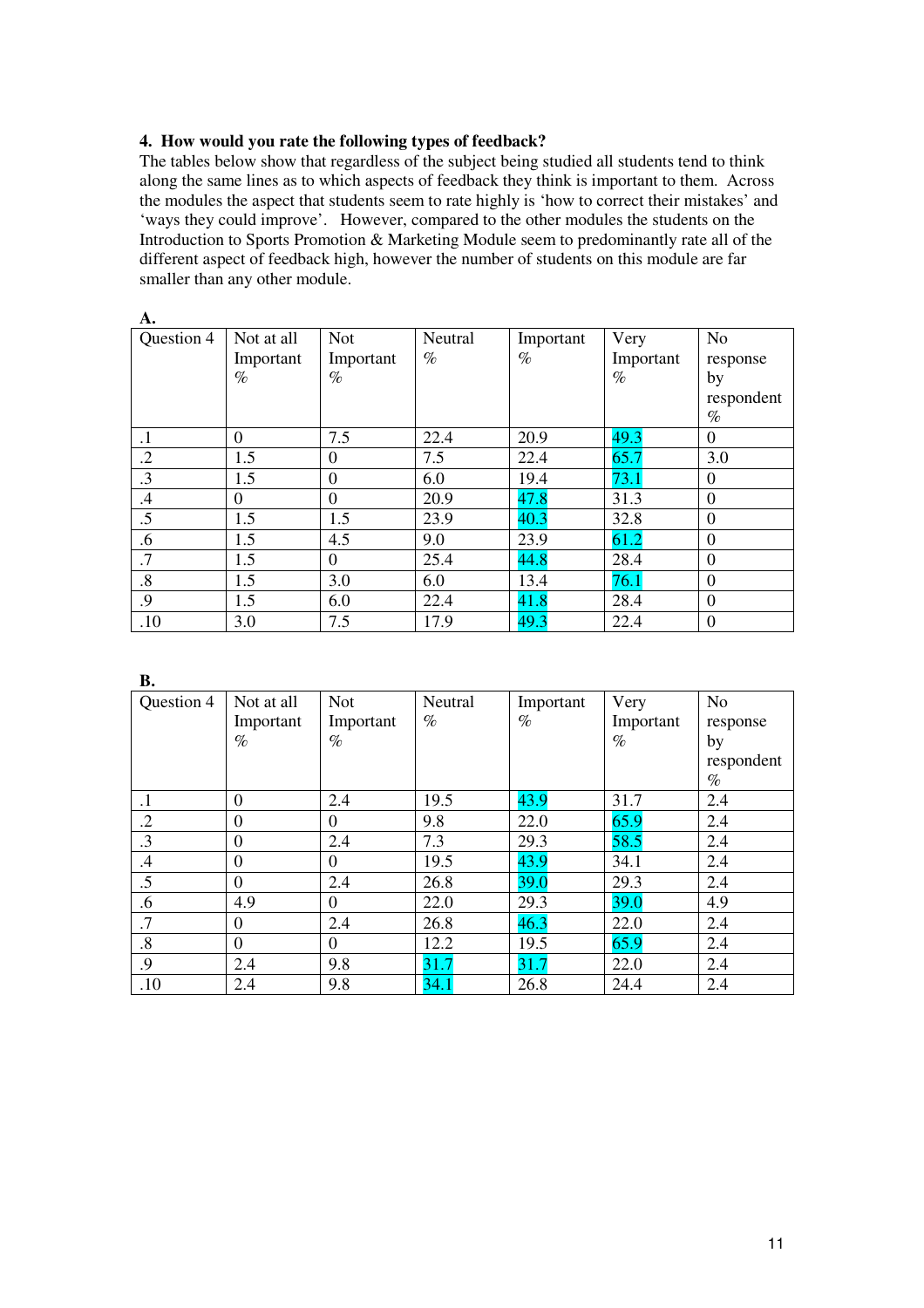| C.                |                |            |         |           |           |                  |
|-------------------|----------------|------------|---------|-----------|-----------|------------------|
| Question 4        | Not at all     | <b>Not</b> | Neutral | Important | Very      | N <sub>o</sub>   |
|                   | Important      | Important  | $\%$    | $\%$      | Important | response         |
|                   | $\%$           | $\%$       |         |           | $\%$      | by               |
|                   |                |            |         |           |           | respondent       |
|                   |                |            |         |           |           | $\%$             |
| $\cdot$ 1         | 1.1            | 1.1        | 17.8    | 32.2      | 46.7      | 1.1              |
| $\cdot$ .2        | 1.1            | 2.2        | 2.2     | 22.2      | 72.2      | $\overline{0}$   |
| .3                | 1.1            | 1.1        | 5.6     | 36.7      | 55.6      | $\overline{0}$   |
| $\mathcal{A}$     | $\theta$       | 1.1        | 20.0    | 44.4      | 34.4      | $\overline{0}$   |
| .5                | $\overline{0}$ | 4.4        | 27.8    | 35.6      | 32.2      | $\overline{0}$   |
| .6                | 1.1            | 5.6        | 16.7    | 44.4      | 3.2       | $\boldsymbol{0}$ |
| $\cdot$ 7         | $\overline{0}$ | 3.3        | 33.3    | 37.8      | 24.4      | 1.1              |
| $\boldsymbol{.8}$ | $\overline{0}$ | 1.1        | 10.0    | 21.1      | 67.8      | $\Omega$         |
| .9                | 1.1            | 4.4        | 24.4    | 34.4      | 35.6      | $\boldsymbol{0}$ |
| .10               | 2.2            | 4.4        | 23.3    | 44.4      | 25.6      | $\boldsymbol{0}$ |

**D.** 

| "∙                |                  |                |          |                  |           |                  |
|-------------------|------------------|----------------|----------|------------------|-----------|------------------|
| Question 4        | Not at all       | <b>Not</b>     | Neutral  | Important        | Very      | N <sub>o</sub>   |
|                   | Important        | Important      | $\%$     | $\%$             | Important | response         |
|                   | $\%$             | %              |          |                  | $\%$      | by               |
|                   |                  |                |          |                  |           | respondent       |
|                   |                  |                |          |                  |           | $\%$             |
| $\cdot$ 1         | $\theta$         | $\overline{0}$ | 22.2     | 44.4             | 33.3      | $\Omega$         |
| $\cdot$ .2        | $\overline{0}$   | $\Omega$       | 11.1     | $\boldsymbol{0}$ | 88.9      | $\overline{0}$   |
| .3                | $\theta$         | $\Omega$       | 11.1     | $\boldsymbol{0}$ | 88.9      | $\overline{0}$   |
| .4                | $\boldsymbol{0}$ | $\overline{0}$ | $\theta$ | 33.3             | 66.7      | $\boldsymbol{0}$ |
| .5                | $\boldsymbol{0}$ | $\overline{0}$ | 11.1     | 22.2             | 66.7      | $\boldsymbol{0}$ |
| .6                | $\theta$         | 11.1           | 11.1     | 33.3             | 44.4      | $\Omega$         |
| .7                | $\theta$         | $\Omega$       | 22.2     | 33.3             | 44.4      | $\overline{0}$   |
| $\boldsymbol{.8}$ | $\boldsymbol{0}$ | $\overline{0}$ | $\Omega$ | 22.2             | 77.8      | $\overline{0}$   |
| .9                | $\theta$         | $\overline{0}$ | 22.2     | 22.2             | 55.6      | $\boldsymbol{0}$ |
| .10               | $\boldsymbol{0}$ | 11.1           | 22.2     | 22.2             | 44.4      | $\boldsymbol{0}$ |

**E.** 

| Ŀ.                |                  |                |         |           |           |                |
|-------------------|------------------|----------------|---------|-----------|-----------|----------------|
| Question 4        | Not at all       | <b>Not</b>     | Neutral | Important | Very      | N <sub>o</sub> |
|                   | Important        | Important      | $\%$    | $\%$      | Important | response       |
|                   | $\%$             | $\%$           |         |           | $\%$      | by             |
|                   |                  |                |         |           |           | respondent     |
|                   |                  |                |         |           |           | $\%$           |
| $\cdot$           | $\mathbf{0}$     | $\theta$       | 23.5    | 41.2      | 35.3      | $\theta$       |
| $\cdot$ .2        | $\theta$         | 2.9            | 11.8    | 23.5      | 61.8      | $\overline{0}$ |
| $\cdot$ 3         | $\theta$         | 5.9            | 2.9     | 29.4      | 61.8      | $\overline{0}$ |
| $.4\phantom{0}$   | $\theta$         | 8.8            | 11.8    | 35.3      | 44.1      | $\Omega$       |
| .5                | $\overline{0}$   | $\theta$       | 26.5    | 47.1      | 26.5      | $\overline{0}$ |
| .6                | 2.9              | $\overline{0}$ | 11.8    | 32.4      | 52.9      | $\theta$       |
| $\overline{.7}$   | 2.9              | $\overline{0}$ | 17.6    | 50.0      | 29.4      | $\overline{0}$ |
| $\boldsymbol{.8}$ | $\Omega$         | $\overline{0}$ | 11.8    | 26.5      | 61.8      | $\overline{0}$ |
| .9                | $\overline{0}$   | 5.9            | 26.5    | 35.3      | 32.4      | $\overline{0}$ |
| .10               | $\boldsymbol{0}$ | 8.8            | 23.5    | 38.2      | 29.4      | $\theta$       |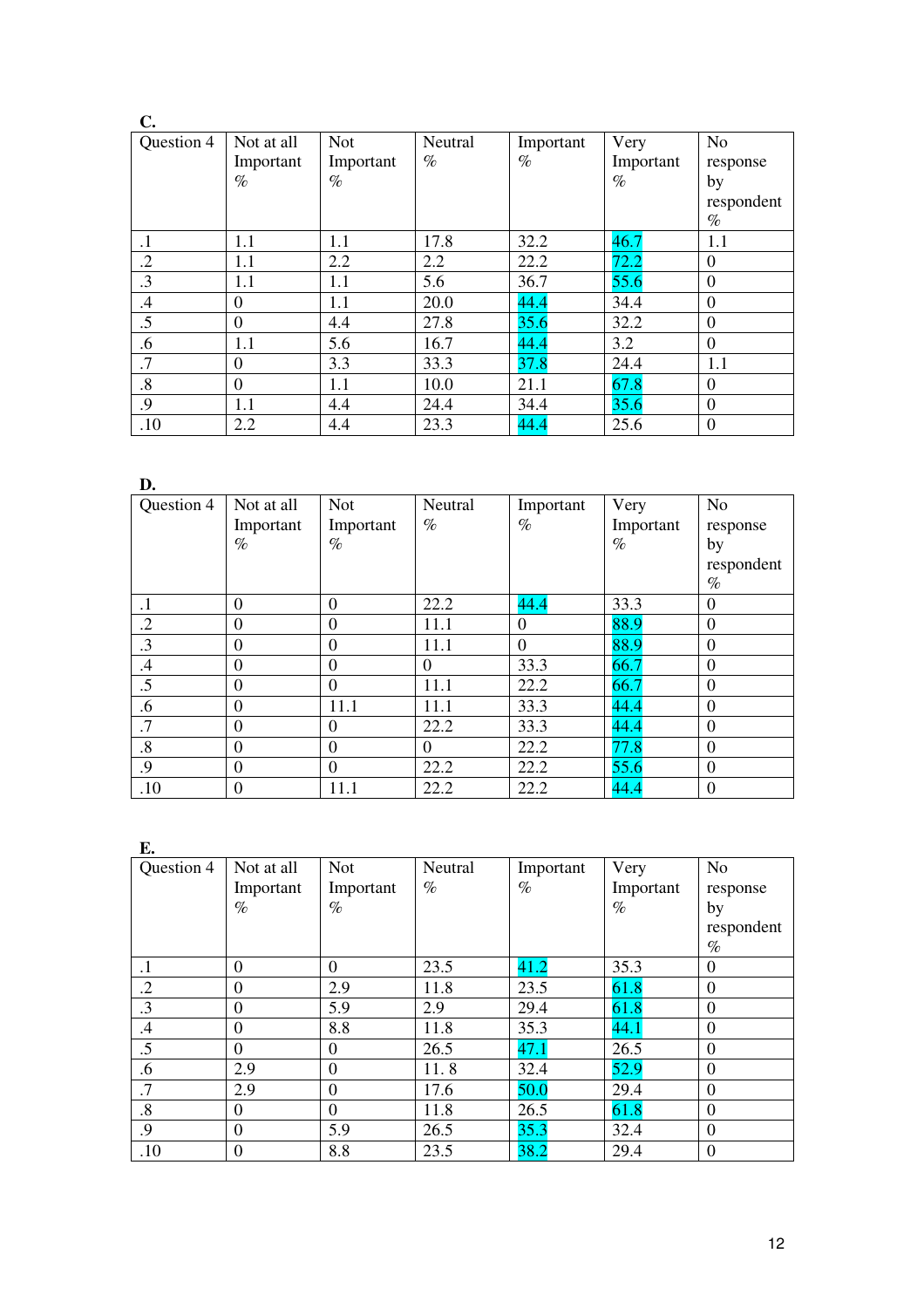Module specific questionnaires have been devised to ascertain the students' views with regard to the different formative assessment that have/ will be taking place. This data is in the process of being collected.

Semi-structured group interviews were also used to ascertain in-depth information from students. The Management & Cost Accounting and The Legal Environment of Business and Employment, interviews took place on 3rd December 2007 and the Introduction to Business module, its interview took place on 5t February 2008.

The following are some interim findings from this process:

# **Interim findings**

*Management & Cost Accounting.* 

- Essay writing- Good idea but there was a timing issue as there was a large class. Students felt that it would have been better if they could have handed in their written essay to the tutor for him to provide written feedback and the opportunity to discuss their feedback individually. They did not get the opportunity to use the feedback from doing that formative assessment in that module.
- Students found the Blackboard quizzes useful as it helped their understanding of what they were learning in class. They preferred the quizzes that provided feedback and a mark compared to the one that only provided a mark and engagement with the latter was significantly lower.

# *The Legal Environment of Business and Employment.*

- Students found the formative assessment very useful.
- Students found discussing the assessment guidelines with the tutor helped students to understand what the assessment guidelines mean and what is required of them. Then they applied the criteria to a problem question by working in groups to structure a model answer. The students received feedback within the session.
- It was useful that the tutor linked the formative assessment to a future piece of work which the students had to complete.
- The assessment guidelines were placed on Blackboard however the students commented that they did not understand the written guidelines. However when discussed with the tutor they had a better understanding of what the guidelines were requiring of them.

### *Introduction to Business.*

- Students found the formatives assessments useful and fun.
- The peer and tutor assessment of presentation was the formative assessment that the students found the most useful as it give the students an opportunity to discuss assessment criteria and being able to provide feedback to their peers, receive tutor feedback and a clear link was shown to them as regards future work.
- Students commented that formative assessment activities should be short and in class time so as to receive rapid feedback.
- Tutors should state the usefulness of the formative assessment activity for future work the students do.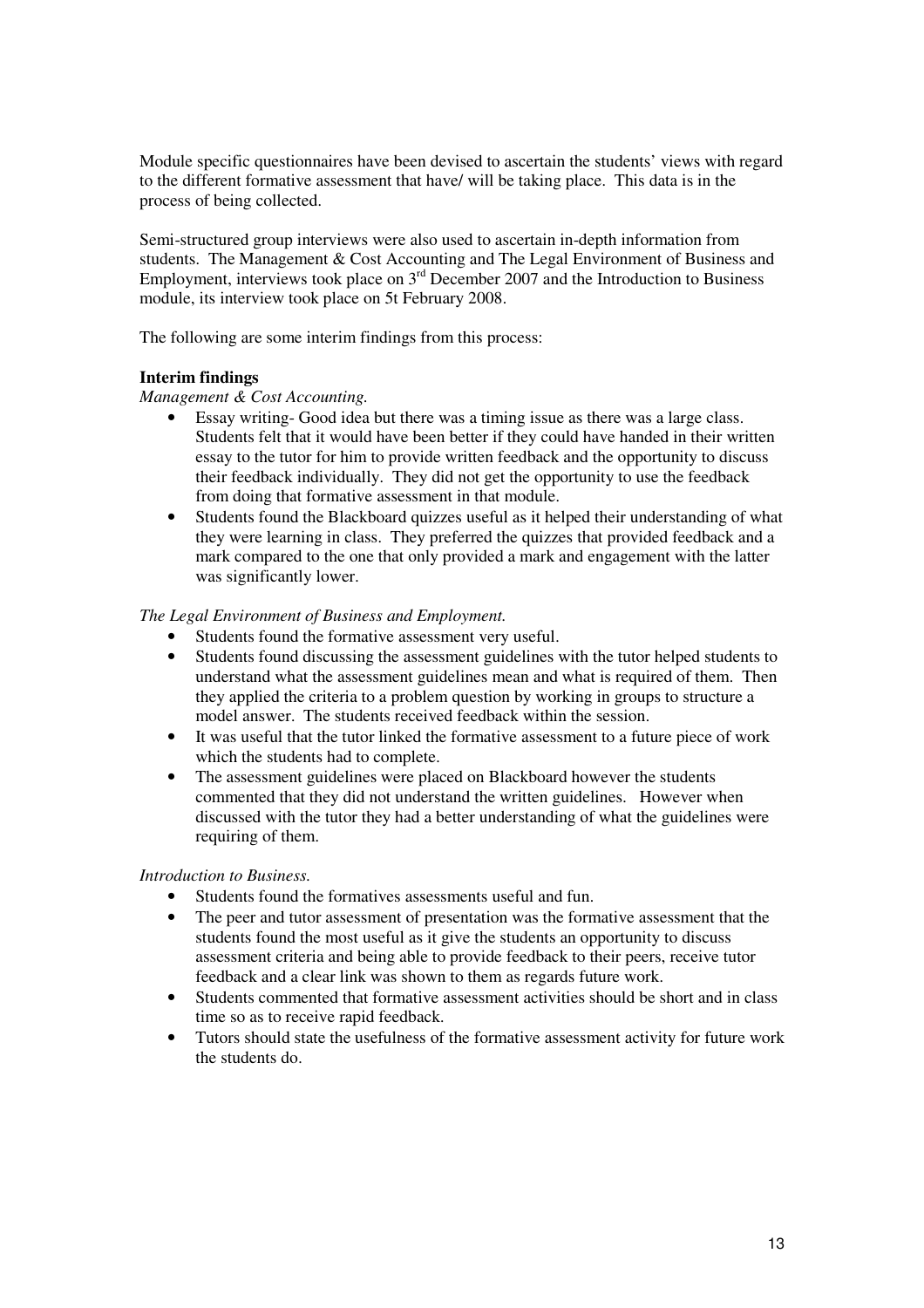# *Other matters by Business Studies students.*

- Students commented that not everyone is going to engage in formative assessment as in the first year of an undergraduate degree all that is required is a pass mark of 40%.
- Some students felt that the first year of an undergraduate is mostly going over materials that students have covered at A-level Business Studies. However students who ad not completed an A-level in Business Studies did not have this opinion.
- Formative assessment should be timed appropriately so as not to clash with summative assessments as students tend to give preference to summative assessments.
- Some members of staff have found it difficult to find time within their teaching programme to fit in formative assessments.

# **Conclusion.**

The findings so far highlight that students see the importance of formative assessment, however there is a lack of engagement. Also students regard tutor feedback as being of more importance than peer feedback and can overlook the fact that by providing feedback to peers, they need to have an understanding of assessment criteria to be able to make such judgements. By involving students in peer and self assessment activities, and with encouragement and guidance, students can make judgements about their learning. With regard to tutors, formative assessment task or activities need to be carefully incorporated within the curriculum therefore curriculum development is of vital importance.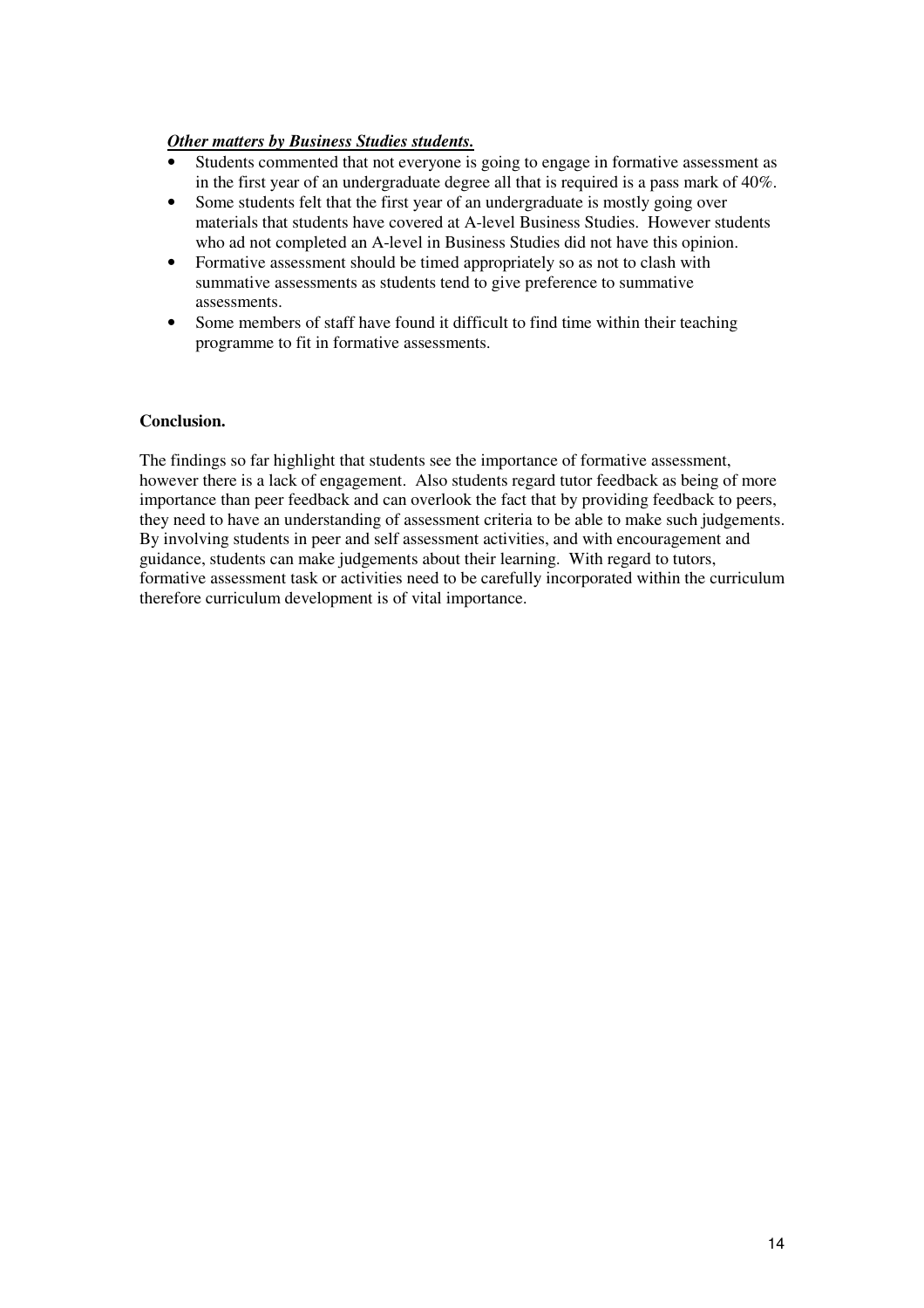**Biggs, J. (1998). "Assessment and classroom learning: A role for summative assessment?" Assessment in Education 5: 103-110.** 

**Black, P. and D. Wiliam (1998). "Assessment and classroom learning." Assessment in Education 5(1): 7 - 68.** 

**Boud, D. (1991). Implementing Student Self-assessment, Campbelltown, Higher Education Research and Development Society of Australasia.** 

**Boud, D. (1995). Enhancing Learning Through Self Assessment, London, Kogan Page.** 

**Boud, D., R. Cohen, et al. (1999). "Peer learning and assessment." Assessment and Evaluation in Higher Education 24(4): 413-426.** 

**Brown, G. (2001). Assessment: a guide for lecturers, LTSN Generic Centre.** 

**Bull, J. and C. McKenna (2004). Blueprint for Computer-Assisted Assessment, Routledge.** 

**Council, H. E. F. (2005). HEFCE strategy for e-learning: 1-17.** 

**Cowie, B. and B. Bell (1999). "A model for formative assessment in science education." Assessment in Education 6(1): 101-116.** 

**Dochy, F., M. Seger, et al. (1999). "The use of self-, peer and co-assessment in higher education." Studies in Higher Education 24(3): 331-350.** 

**Irons, A. (2008). Enhancing Learning Through Formative Assessment and Feedback, Routledge.** 

**McMillan, J. H., Ed. (2007). Formative Classroom Assessment-Theory into Practice, Teachers College Press.** 

**Nichol, D. (2007). "E-assessment by design: using multiple-choice tests to good effect." Journal of Further and Higher Education 31(1): 53-64.** 

**Nichol, D. and J. Milliagn (2006). Rethinking technology-supported assessment in terms of the seven principles of good feedback. Innovative Assessment in Higher Education, by C.Bryan and C.Clegg, Taylor and Francis Group Ltd.** 

**Nicol, D. and D. Macfarlane-Dick (2006). "Formative Assessment and self-regulated learning: a model and seven principles of good feedback practice." Studies in Higher Education 31(No.2): 199-218.** 

**Orsmond, P., S. Merry, et al. (1997). "A Study in Self-assessment: tutor and student's perceptions of performance criteria." Assessment & Evaluation in Higher Education 22(4): 357-368.** 

**Orsmond, P., S. Merry, et al. (2000). "The Use of Student Derived Marking Criteria in Peer and Self-assessment." Assessment & Evaluation in Higher Education 25(1): 23-38.** 

**Orsmond, P., S. Merry, et al. (2002). "The Use of formative feedback when using student derived marking criteria in peer and self-assessment." Assessment & Evaluation in Higher Education 27(4): 309-323.** 

**Orsmond, P. M., Stephen & Callaghan, Arthur (2004). "Implementation of a formative assessment model-incorporating peer & self assessment." Innovations in Education and Teaching International 41(No. 3 ).**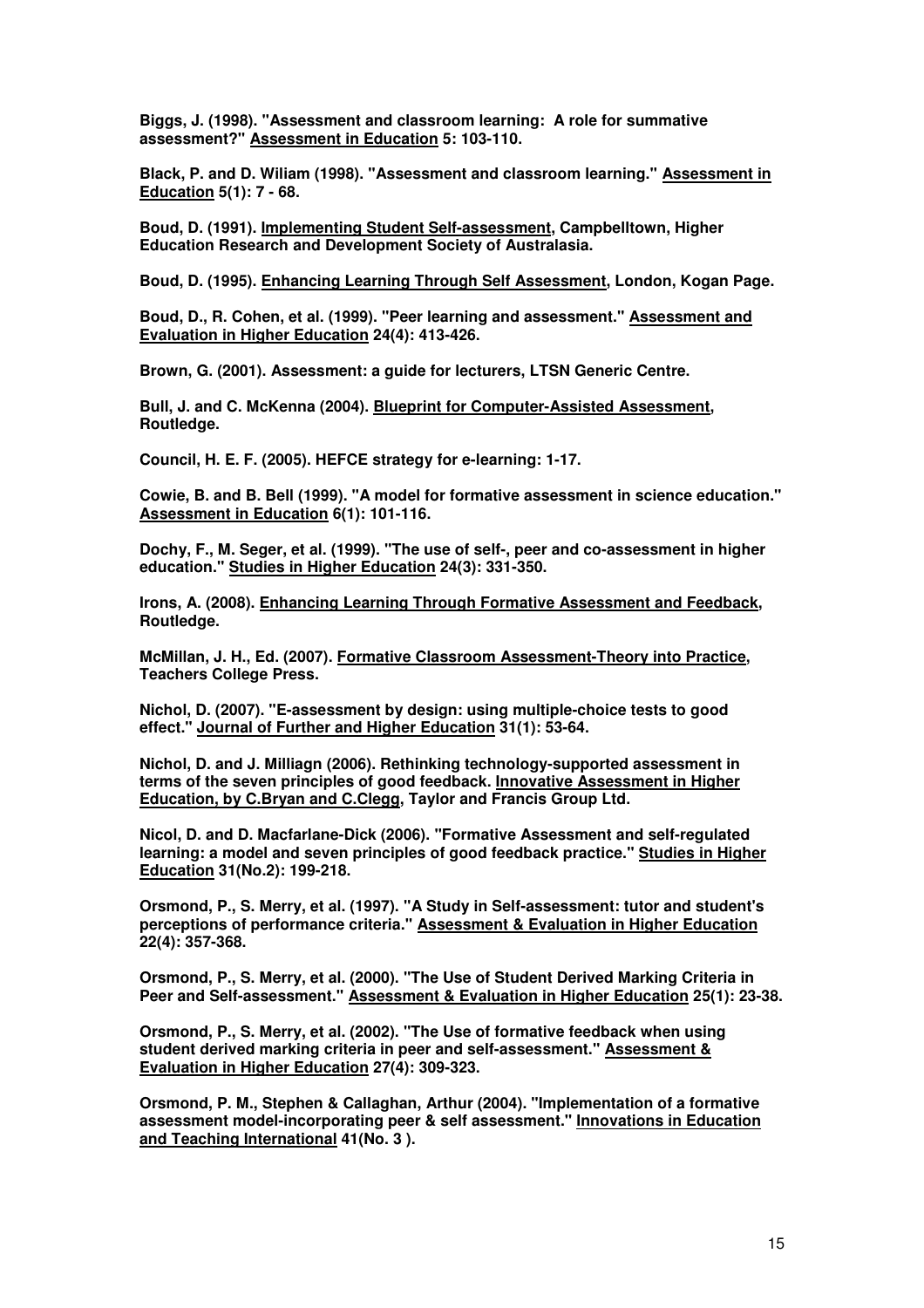**Race, P. (2007). The Lecturer's Toolkit: A practical guide to assessment, learning and teaching, Routledge.** 

**Ramprasad, A. (1983). "On the definition of feedback." Behavioral Science 28: 4-13.** 

**Rust, C. (2002). "The impact of assessment on student learning: How can the research literature practically help to inform the development of departmental assessment strategies and learner-centred assessment practices?" Active learning in Higher Education 3: 145-158.** 

**Sadler, D. (1998). "Formative assessment: revisiting the territory." Assessment in Education 5(1): 77-84.** 

**Sadler, D. R. (1989). "Formative assessment and the design of instructional systems." Instructional Science 18: 119-144.** 

**Taras, M. (2001). "The use of tutor feed back and student self-assessment in summative assessment tasks: towards transparency for students and for tutors." Assessment & Evaluation in Higher Education 26(No. 6): 605-614.** 

**Wiliam, D. and P. Black (1996). "Meanings and consequences: a basis for distinguishing formative and summative functions of assessment?" British Educational Research Journal 22(5): 537-548.** 

**Yorke, M. (2003). "Formative Assessment in Higher Education: Moves towards theory and the enhancement of pedagogic practice." Higher Education Research & Development 45: 477-501.**